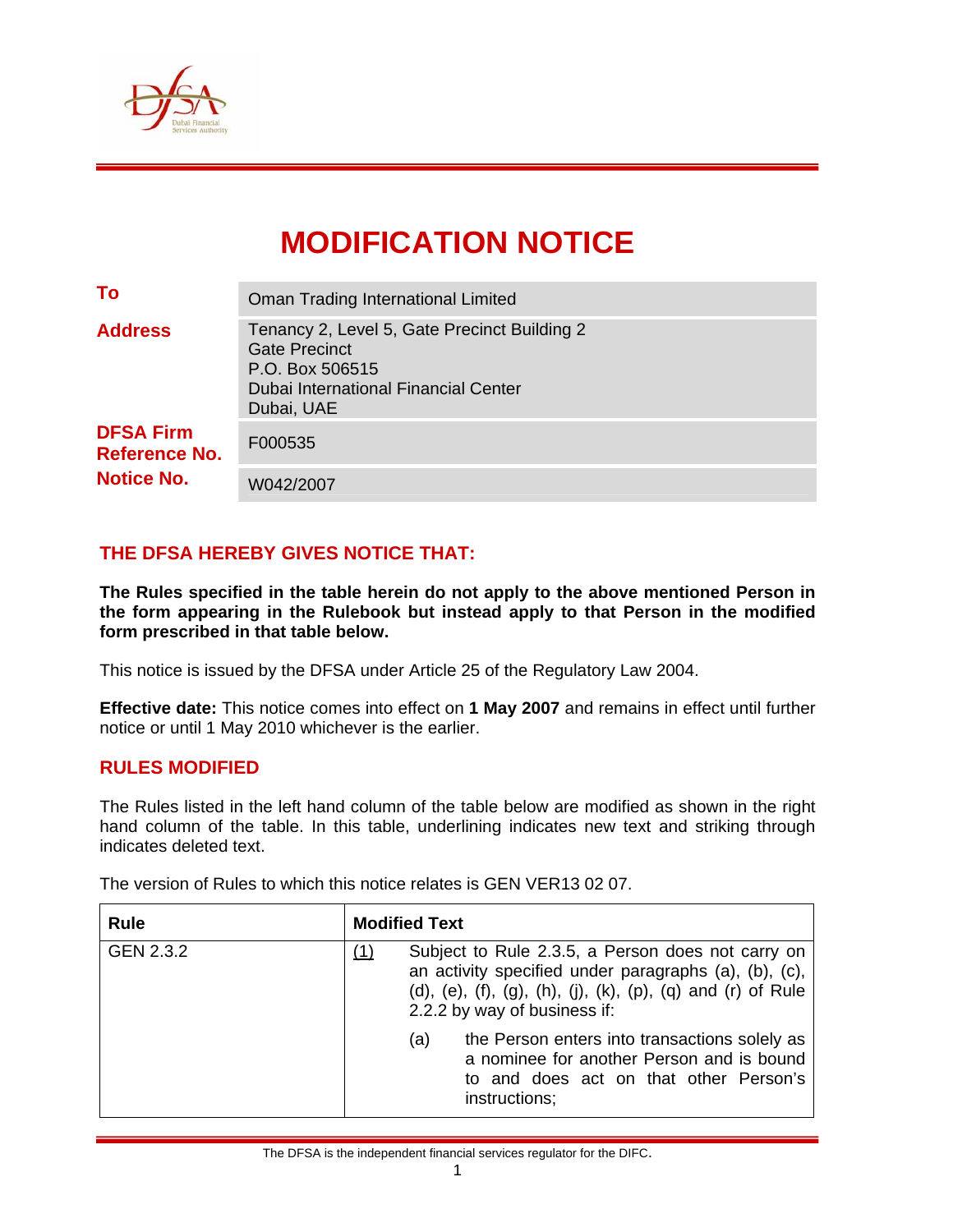

|     | (b)        | the Person is a Body Corporate and carries<br>on that activity solely as principal with or for<br>other Bodies Corporates:                                                                                                                                                                        |
|-----|------------|---------------------------------------------------------------------------------------------------------------------------------------------------------------------------------------------------------------------------------------------------------------------------------------------------|
|     |            | (i)<br>which are within the same Group as<br>that Person; or                                                                                                                                                                                                                                      |
|     |            | (ii)<br>which are or propose to become<br>participators in a joint enterprise and<br>the transaction is entered into for the<br>purposes of or in connection with that<br>enterprise;                                                                                                             |
|     |            | and for the purposes of the activities<br>specified in paragraphs $(g)$ , $(j)$ , $(k)$ and $(r)$ of<br>Rule 2.2.2 the assets in question belong to a<br>Body Corporate falling within (i) or (ii); or                                                                                            |
|     | (c)        | the Person carries on the activity solely for<br>the purposes of or in connection with the<br>sale of goods or the supply of services to a<br>customer of the Person or a member of the<br>same Group, provided that:                                                                             |
|     |            | (i)<br>the supplier's main business is to sell<br>goods or supply services and not to<br>carry on any Financial Service; and                                                                                                                                                                      |
|     |            | (ii)<br>the customer is not an individual;                                                                                                                                                                                                                                                        |
|     |            | and for the purposes of the activities<br>specified in paragraphs (g), (j), (k) and (r) of<br>Rule 2.2.2 the assets in question belong to<br>that customer or member.                                                                                                                             |
| (2) |            | Person who is a Body Corporate that is<br>constituted in the DIFC does not carry on the activity<br>specified under paragraph (d) or (e) of Rule 2.2.2.<br>by way of business, provided that the Person:                                                                                          |
|     | (a)        | carries on that activity as a member of an<br><b>Authorised Market Institution or Recognised</b><br>Body;                                                                                                                                                                                         |
|     | <u>(b)</u> | carries on that activity for its own account or<br>for another Body Corporate which is in the<br>same Group as the Person, provided that<br>any such member of the Group for which the<br>Person acts is a wholly-owned Subsidiary of<br>the Holding Company or is the Holding<br>Company itself; |
|     | (c)        | is and continues to be of good standing and                                                                                                                                                                                                                                                       |